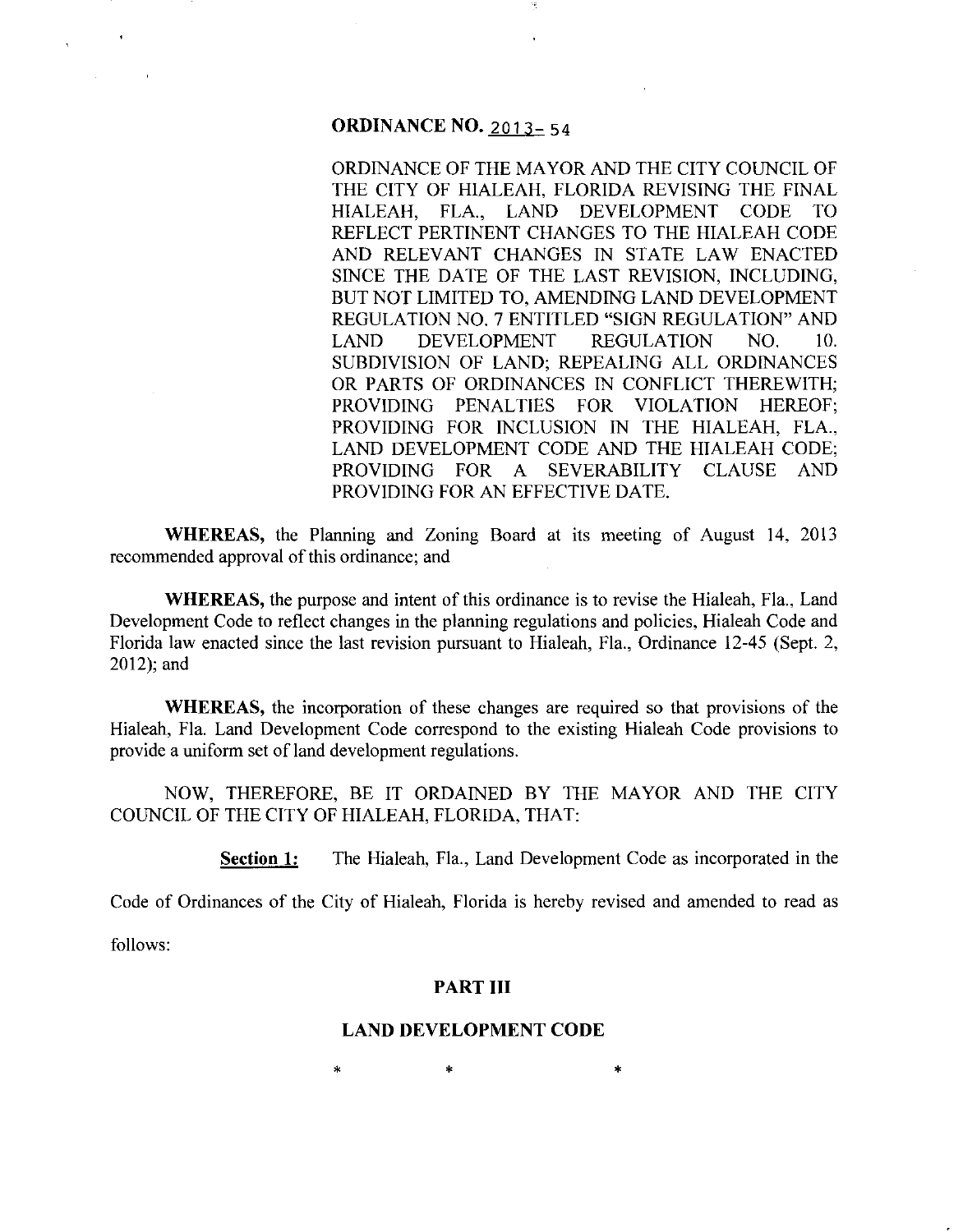#### **REGULATION NO.7 SIGN REGULATION**

 $\star$ 

#### **Sec. 7-2.- Definitions.**

The following words, terms and phrases, when used in this chapter, shall have the meanings ascribed to them in this section, except where the context clearly indicates a different meaning:

\* \* \*

\*

(e) *Banner sign* means a sign having letters, characters or illustrations applied to cloth, plastics, paper or fabric of any kind with only such material for backing. This definition includes flag banners, sail banners, teardrop banners or feather banners.

 $*$  \*  $*$ 

#### **Sec. 7-3.- Prohibited signs and sign devices.**

Prohibited signs and sign devices shall be as follows:

- (a) Abandoned signs.
- (b) Billboards/off-site signs.
- (c) Fluttering, spinning or other similar devices except banner signs as provided in Section 74-218 (6).

 $\ast$   $\ast$   $\ast$ 

### Sec. 7-7. - <del>Temporary signs</del> Specific purpose signs.

- (a) *Types of signs.* Banner, rReal estate, construction, and political campaign signs are considered temporary specific purpose signs.
- (b) *Duration and removal.*
- (I) Temperary *Specific purpose* signs exceeding *area and height limitations.* All temporary such signs conforming to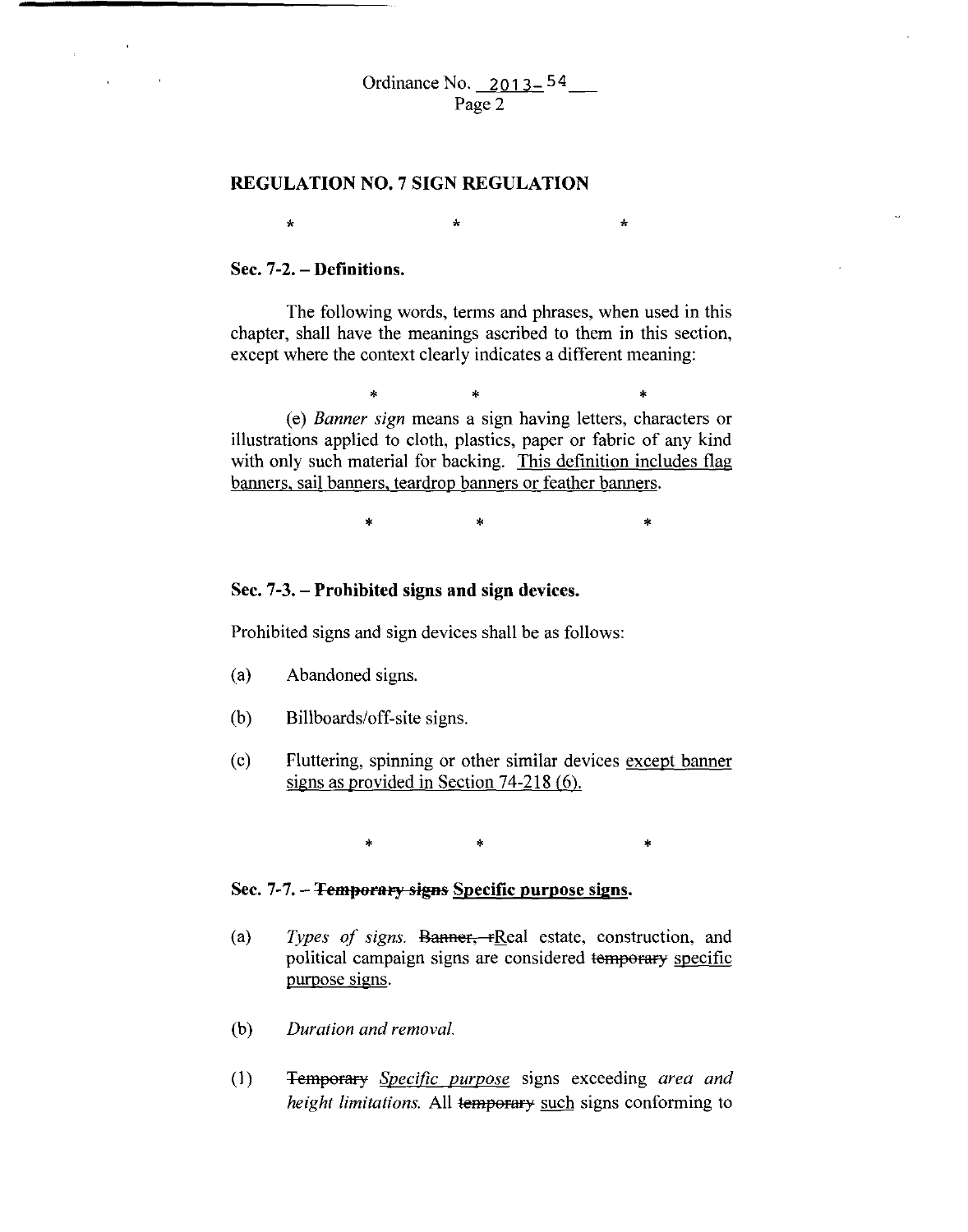$\alpha$ 

 $\sim$ 

the area and height limitations must be removed or replaced within 90 days of the date of installation, except as provided in this chapter.

- (2) *Temporary Specific purpose signs exceeding area and height limitations.* Any person who intends to install a temporary sign exceeding the area and height limitations set forth in this chapter, but in no event by more than 100 percent of such limitations, must apply for and obtain a temporary sign permit prior to installation. All temporary sign permit applications must be accompanied by a fee of \$10.00. Such applications shall not include the submission and review of site plans. A temperary sign requiring a temporary sign permit pursuant to this subsection shall be permitted for a time period not to exceed 45 days from the date the temporary sign is situated on the property. Removal is required if the sign has not been removed or replaced after 90 days, except as provided in this chapter.
- (3) *Bond required.* If a person installs or causes to install in excess of 50 temporary specific purpose signs, such person shall post a bond in the principal sum of \$150.00 or the monetary amount of \$150.00 as security for the recovery of expenses in connection with the city removing noncompliant signs. The bond or acceptance of monetary funds as security agreement shall contain language that authorizes the city to use all or any part of the principal of the bond or money retained to cover its expenses in removing the signs after notice to remove the signs has been provided and the signs have not been removed prior to time period provided in the notice or as provided in this chapter. The forfeiture of the bond or the withdrawal of the monetary funds retained as security does not prevent the city from collecting additional funds through citation or notice of violation to recover costs or penalties in connection with the maintenance and removal of unlawful temporary signs.
- (c) *Restrictions.* Restrictions on temporary specific purpose signs shall be as follows: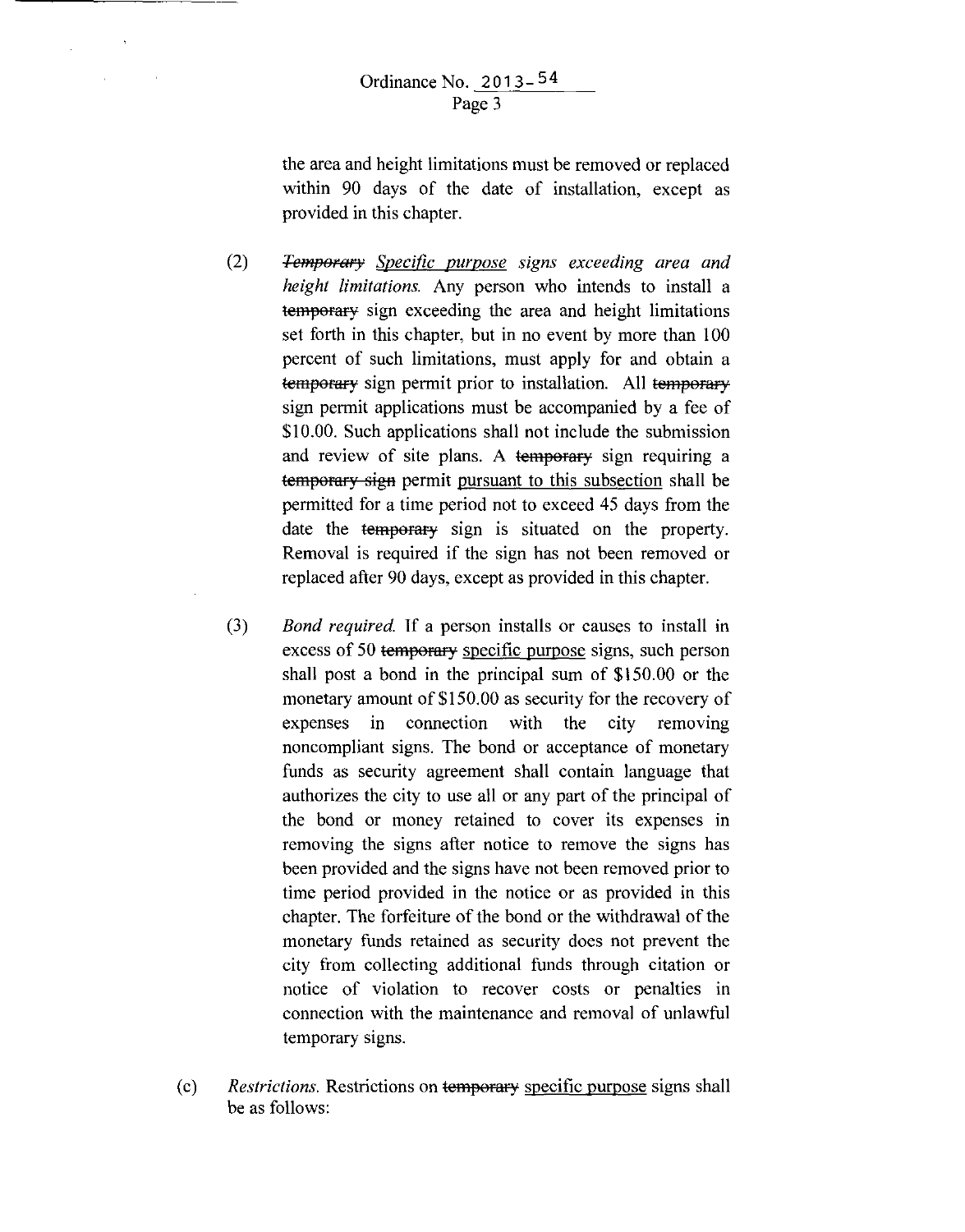# Ordinance No. 2013-54 Page 4

 $\sim 10$ 

|                               | <b>Residential District</b>                                              | Nonresidential District                             |  |
|-------------------------------|--------------------------------------------------------------------------|-----------------------------------------------------|--|
| $(1)$ Real estate signs:      |                                                                          |                                                     |  |
| Number (maximum)              | 1 per lot or 1 per frontage on each<br>right-of-way                      | 1 per lot or 1 per frontage on<br>each right-of-way |  |
| Area (maximum)                | 4 square feet*                                                           | 8 square feet*                                      |  |
| Height (maximum)              | 2 feet (sign face) $*$                                                   | 2 feet*                                             |  |
| Riders                        | 2 per lot, each not to exceed 6 inches in<br>height and 2 feet in length |                                                     |  |
| (2)<br>Construction<br>signs: |                                                                          |                                                     |  |
| Number (maximum)              | 1 per lot or 1 per frontage on each<br>right-of-way                      | 1 per lot or 1 per frontage on<br>each right-of-way |  |

\*Maximum area of 32 square feet and maximum height of eight feet for real estate signs and political campaign signs on undeveloped lots exceeding one acre in size, excluding outparcels. Time limit for sign removal: political signs are subject to the provisions of section 7-7(b) hereof; provided, however, that regardless of the date of installation, signs must be removed within 30 days after one of the following events; withdrawal date of candidacy, elimination date of candidacy or date of election to office.

Bond requirement; exemption: Candidates for public office who are exempt from payment of the election assessment pursuant to F.S. § 99.093(2) shall also be exempt from bond requirements.

Violations: persons responsible: The city shall treat political candidates a primarily responsible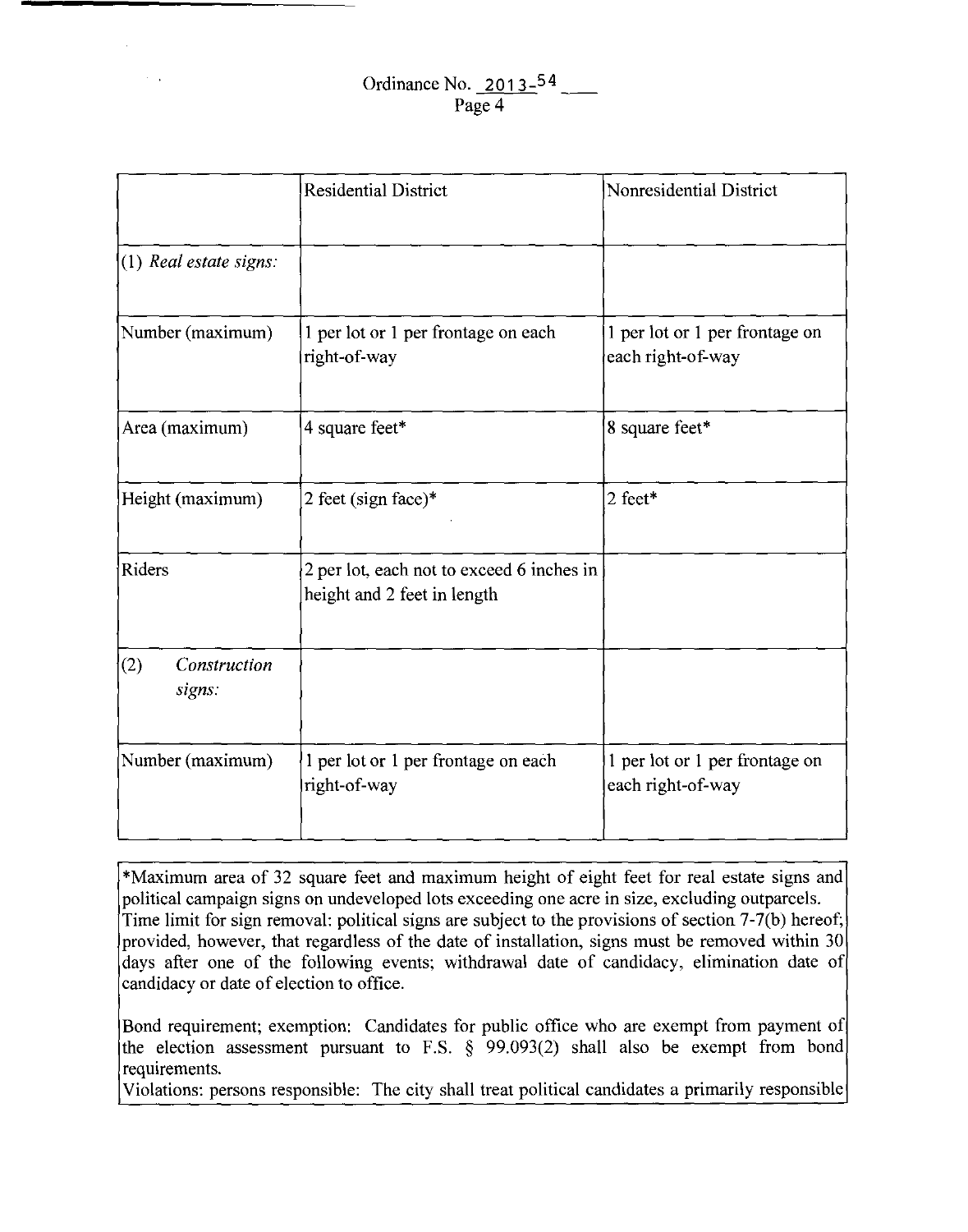$\label{eq:2.1} \frac{1}{\sqrt{2\pi}}\int_{\mathbb{R}^3}\frac{1}{\sqrt{2\pi}}\left(\frac{1}{\sqrt{2\pi}}\right)^2\frac{1}{\sqrt{2\pi}}\left(\frac{1}{\sqrt{2\pi}}\right)^2\frac{1}{\sqrt{2\pi}}\frac{1}{\sqrt{2\pi}}\frac{1}{\sqrt{2\pi}}\frac{1}{\sqrt{2\pi}}\frac{1}{\sqrt{2\pi}}\frac{1}{\sqrt{2\pi}}\frac{1}{\sqrt{2\pi}}\frac{1}{\sqrt{2\pi}}\frac{1}{\sqrt{2\pi}}\frac{1}{\sqrt{2\pi}}\frac{1}{\sqrt{$ 

 $\mathcal{L}^{\text{max}}_{\text{max}}$  and  $\mathcal{L}^{\text{max}}_{\text{max}}$ 

|                                      | unlawful sign to be maintained or installed prior to proceeding against the property owner. | for unlawful sings referenced in section 7-18(e). The city shall proceed administratively or in<br>court against the political candidate or other legal entity that installs or maintains or causes an |
|--------------------------------------|---------------------------------------------------------------------------------------------|--------------------------------------------------------------------------------------------------------------------------------------------------------------------------------------------------------|
| (4) Banner signs:                    |                                                                                             |                                                                                                                                                                                                        |
| Purpose                              | Not permitted                                                                               | Special events or grand openings                                                                                                                                                                       |
| Area (maximum)                       |                                                                                             | $\frac{32}{2}$ square feet                                                                                                                                                                             |
| Sign height (maximum)                |                                                                                             | 20 feet                                                                                                                                                                                                |
| Sign height (minimum)                |                                                                                             | 8-feet                                                                                                                                                                                                 |
| <del>Time limit</del>                |                                                                                             | Total of 90 days in the aggregate for<br>each calendar year                                                                                                                                            |
| $(54)$ Garage or yard sale<br>signs: |                                                                                             |                                                                                                                                                                                                        |
| Number (maximum)                     | 1 per lot or 1 per frontage on<br>each right-of-way                                         | Not permitted                                                                                                                                                                                          |
| Area (maximum)                       | 4 square feet                                                                               |                                                                                                                                                                                                        |
| Height (maximum)                     | 2 feet (sign face)                                                                          |                                                                                                                                                                                                        |
| Time limit                           | Two weekends during calendar<br>year                                                        |                                                                                                                                                                                                        |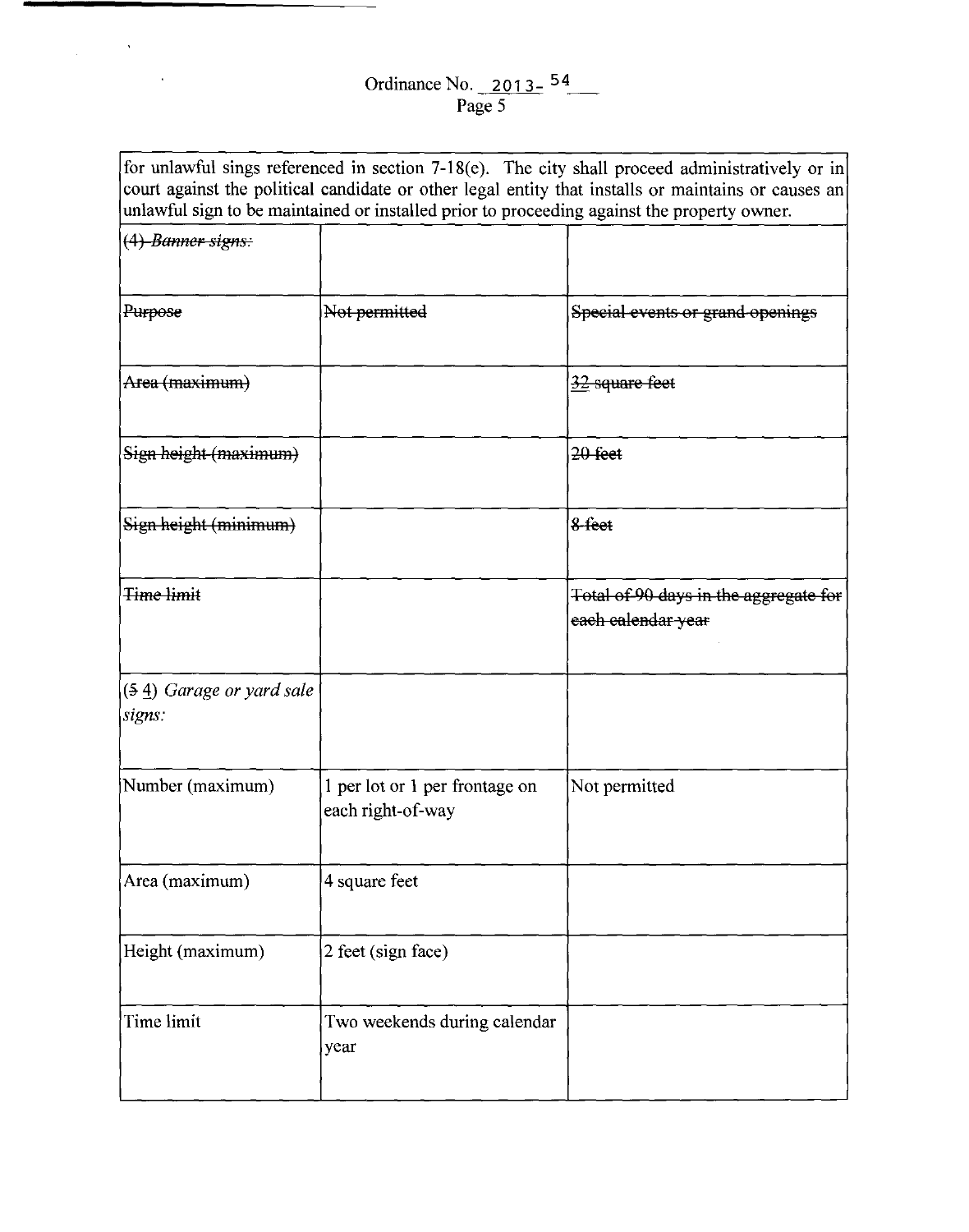- (6d) *Setbacks; corner visibility.* All temporary signs, higher than three feet in height, shall not be located within a 25-foot triangle at the intersection of two streets measured along the property line.
- (7e) *Building code compliance*. A building permit is required to the extent a temporary sign is constructed with a structure which requires a building permit under the South Florida Building Code.

 $\ddot{x}$  \*  $\ddot{x}$ 

#### **Sec. 7-17.- Signs in other districts.**

The following signs are permitted in all zoning districts or uses not specified in other sections of this article.

 $\ast$   $\ast$   $\ast$ 

#### (f) *Banner signs.*

- (1) Banner signs are allowed only when associated with a promotional or special event conducted entirely on the premises of the event where the signs will be located and where no portion of the sign is dedicated to the advertisement of off-site events, promotions or activities. Banner signs are allowed in all zoning districts, including R·O residentialoffice district. except residential districts. Banner signs are not intended to be used as primary or permanent signage.
- (2) *Duration.* Banner signs may be displayed on the premises within a total period of time of 90 consecutive days. In any calendar year, an applicant may apply for an additional display period of another 90 days so long as there is a lapse of 90 days between display periods. Display periods are 90 consecutive days. Display periods cannot be consecutive even if applied for during different calendar years.
- Q2 *Location, Maximum Height. Width and Number.*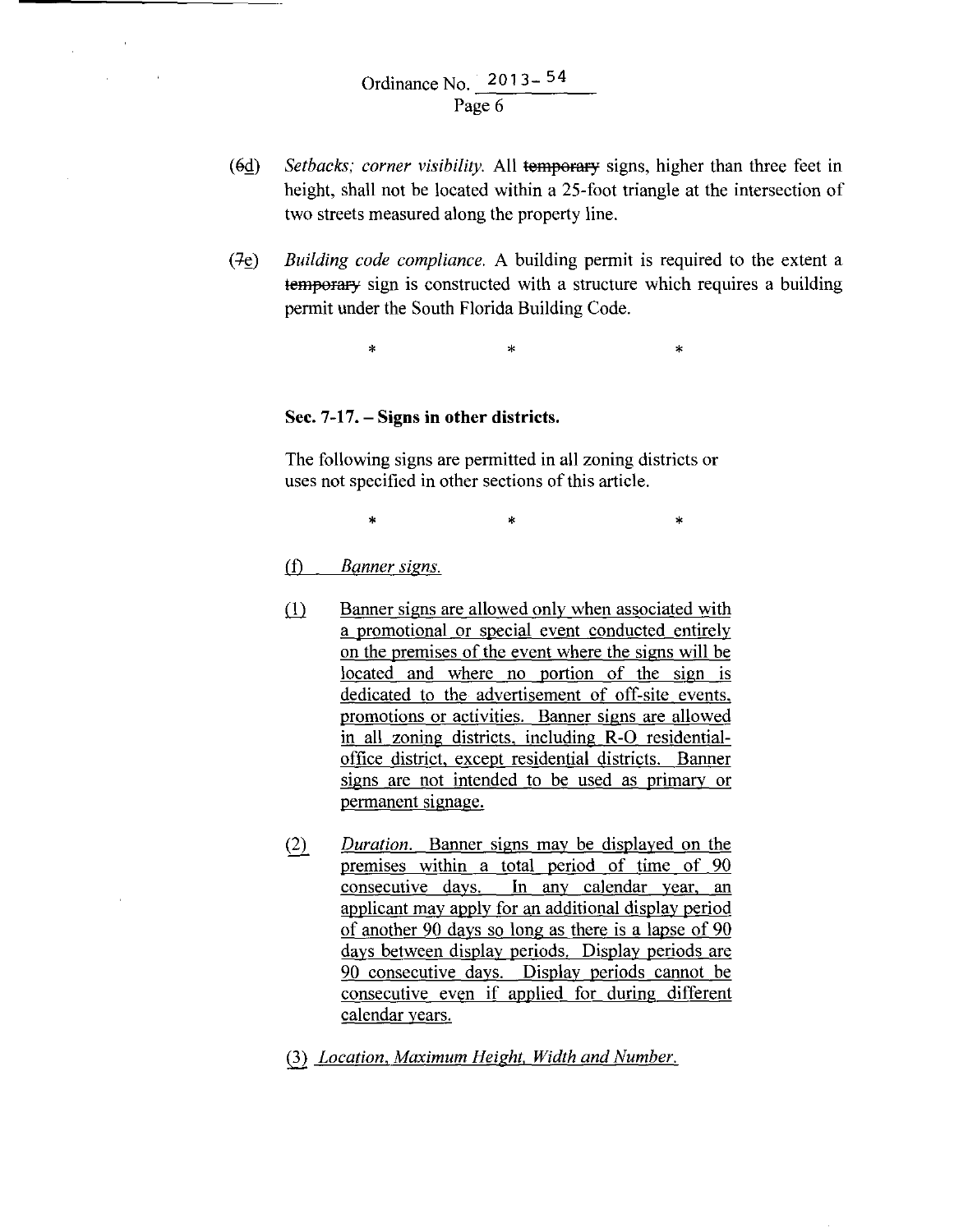a. Wall banner signs. Wall banner signs must be affixed to the facade of a building. The total sign area of any banner sign to be attached to a building's facade shall not exceed 32 square feet. The banner sign must be firmly affixed to the facade by all four comers such that the sign does not sag, droop, fall or collapse. Banner signs may not be affixed to fences, bollards, trees or shrubs, walls. poles, columns, roof tops, eves or any part of the roof structure, canopies, awnings or any other building surface other than the wall of the facade.

b. *Flag, Sail. Teardrop. Feather banner signs or other similar freestanding banner* signs. The size of each sign shall not exceed 2 feet in width at the sign's full extension. The maximum height of the sign is 12 feet as measured from the ground to the top of the sign when installed. Signs shall be installed on the landscape buffer along the front property line, entirely within private property excluding the swale area. No portion of the sign or support structure shall be located or encroach into or over the rights-of-way. Signs shall be installed as follows:

(i) no less than 30 feet from one another;

(ii) no less than 15 feet from the side property lines; and

(iii) out of the sight-triangle, clear vision or sight distance areas at intersections of public streets or public streets and private driveways.

Signs shall be firmly affixed to the ground and supported firmly solely by the sign's support structure, as designed by the sign's manufacturer, such that it does not fall, fold, sag, bend or collapse. Signs shall not be attached to walls, pylon, monument or other type of signs, columns, roof tops, eves or any part of the roof structure, canopies, awnings or any other portion of a building.

*Application.* An application for the placement of  $(4)$ any banner sign must be made with the written approval of the property owner on forms provided by the City. No off-site advertisement is allowed.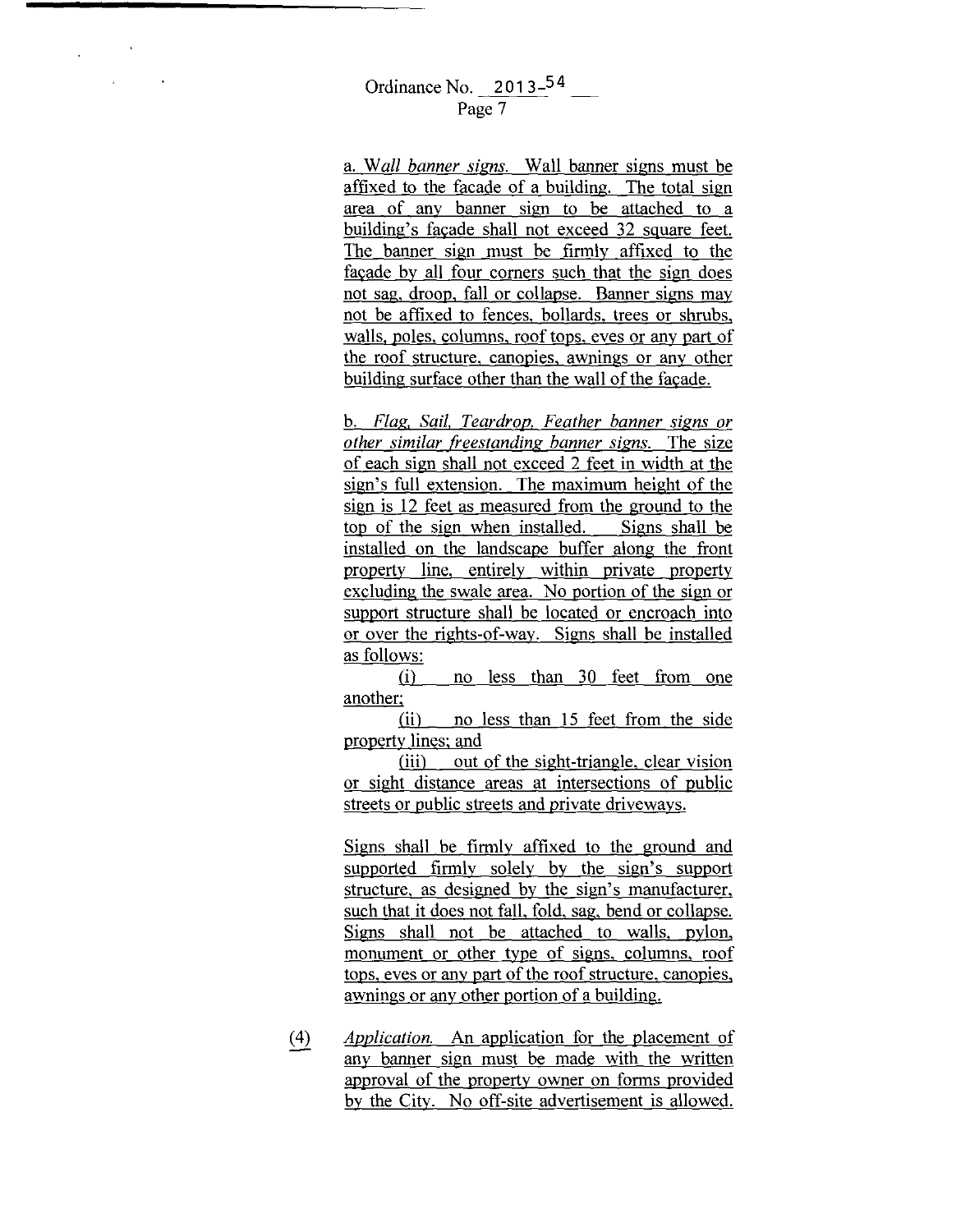The property owner shall acknowledge that any violation of these provisions can be enforced against the property owner in addition to the applicant. As part of the application, a sketch of the proposed location must be submitted for review by the Planning and Zoning Division together with a fee of \$50.00 per sign. Any additional display period allowed as provided herein shall also require a fee of \$50.00 per sign. The city shall issue a decal for all approved banner signs which shall be visibly displayed on the face of the sign, if a wall banner sign, or on the supporting structure on a three-foot clearance from the ground on a freestanding banner sign.

- $\circ$ *Maintenance.* All banner signs and any supporting structure or hardware must be made of durable material capable of withstanding the outdoor elements for the period of time allowed to be displayed. Banner signs shall not contain any tears, tattered edges, stains or other signs of wear. Any banner sign that is broken, damaged or in poor condition will be deemed an abandoned sign and must be removed within 24 hours notice by the City. All banner signs must be removed and safely stored indoors whenever the public is instructed by a government authority that weather conditions require the storage of any loose items or materials as a result of an impending storm or other weather system.
- *EnfOrcement.* All banner signs must be removed  $(6)$ immediately on the expiration of a display period. Failure to comply with any requirement as provided herein shall be enforced pursuant to Chapter 22 and Chapter 78 herein and any other remedy available pursuant to City Code.

\* \*

# **REGULATION** NO, **10, SUBDIVISION OF LAND**

\*

 $\ast$   $\ast$   $\ast$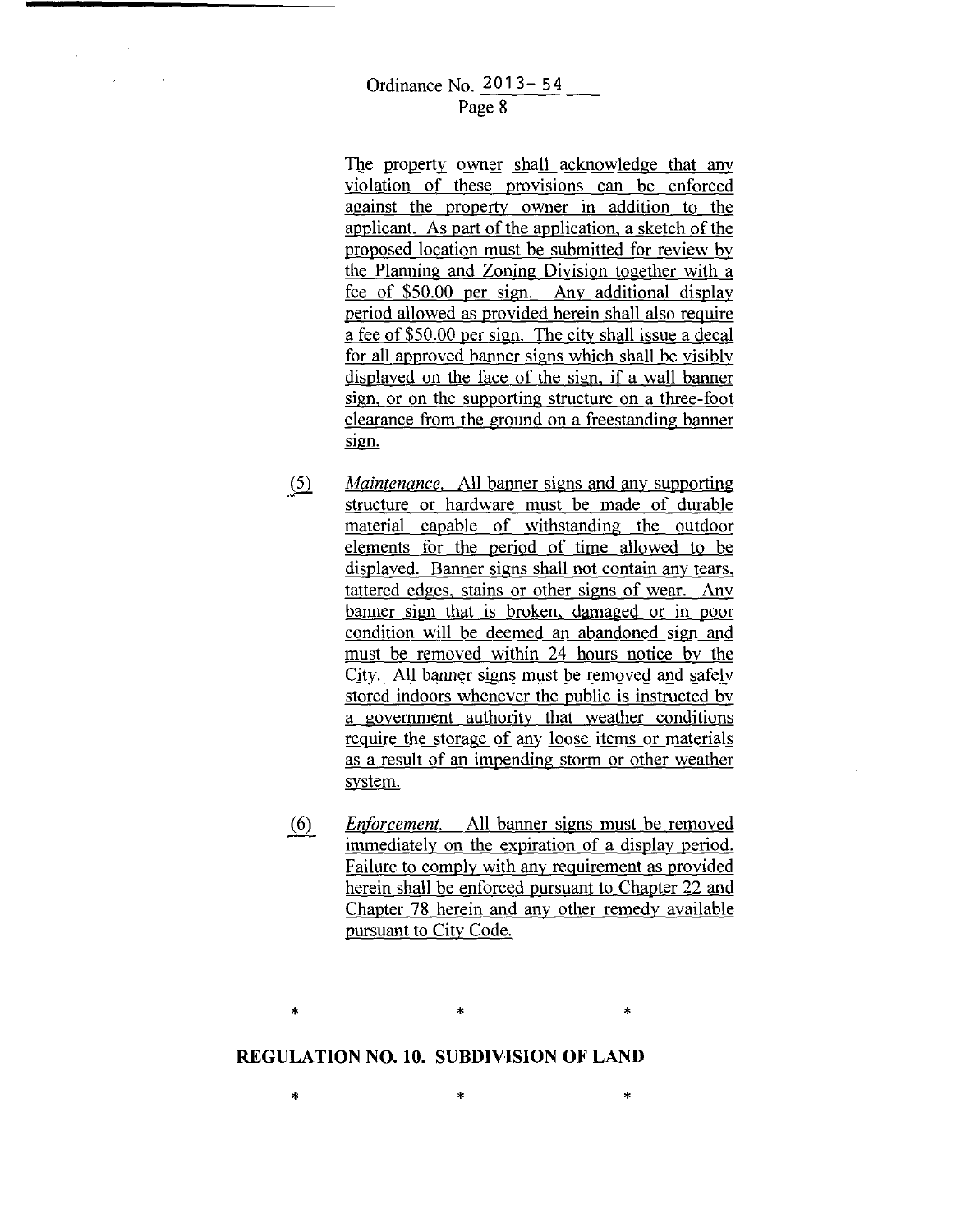## Ordinance No.  $2013-54$  \_\_\_ Page 9

## (1) *Current inventory of sites designated by the Hialeah Historic Preservation Board.*

| Date of Designation |        | Description of Site                 | Location           |  |
|---------------------|--------|-------------------------------------|--------------------|--|
|                     | $\ast$ | *                                   | *                  |  |
| 2009                |        | Iglesia Universal del Reino de Dios | 500 Palm Avenue    |  |
| 2009                |        | New Bethel AME Church               | 2275 West 5 Way    |  |
| 2010                |        | Milander Park Sign                  | 4800 Palm Avenue   |  |
| 2012                |        | John F. Kennedy Library             | 190 West 49 Street |  |

#### **Section 2: Repeal of Ordinances in Conflict.**

All ordinances or parts of ordinances in conflict herewith are hereby repealed to the extent of such conflict.

### **Section 3: Penalties.**

Every person violating any provision of the Code or any ordinance, rule or regulation adopted or issued in pursuance thereof shall be assessed a civil penalty not to exceed \$500.00 within the discretion of the court or administrative tribunal having jurisdiction. Each act of violation and each day upon which any such violation shall occur shall constitute a separate offense. In addition to the penalty prescribed above, the City may pursue other remedies such as abatement of nuisance, injunctive relief, administrative adjudication and revocation of licenses or permits.

## **Section 4: Inclusion in Hialeah, Fla., Land Development Code and Hialeah Code.**

The provisions of this ordinance shall be included and incorporated in the Hialeah, Fla., Land Development Code and Code of Ordinances of the City of Hialeah, as an addition or